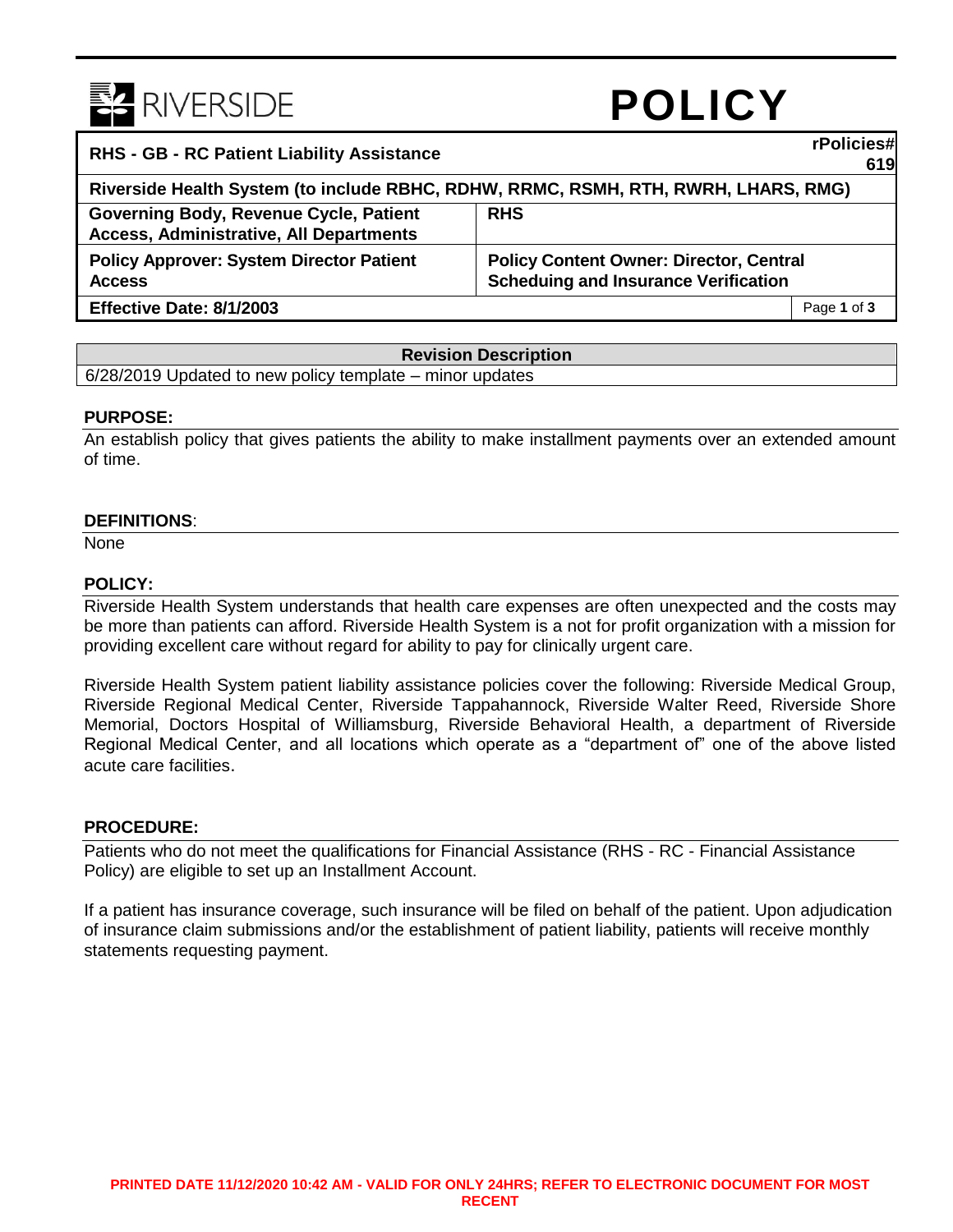Patient may contact the Patient Accounting Customer Service department to make arrangements to satisfy the established patient liability. Riverside provides flexible payment plans with convenient monthly payments. Listed below are the payment plan options:

 Up to Twenty-four (24) months, interest free payment plan. Patients are requested to establish automatic recurring payments from a credit, debit or checking account per system allowance. The account must be paid in full within 24 months. The minimum monthly payment is \$25. See table 1. An extended payment plan greater than twenty-four (24) months with interest can be administered by a third party vendor. This will establish a fresh line of credit for payment of medical care costs. A guarantor may combine multiple accounts into one payment plan. The minimum balance owed must be greater than \$50. The monthly installment amount will be 2.5% of the balance or a \$25 minimum payment, whichever is greater.

## **In House 24 Month Interest Free Installment Plans**

## Delinquent Monthly Installment

The responsibility of monitoring the in-house missed installments (24 months or less) will be monitored by the Patient Accounting Customer Service Department. A patient will not be given the option to move from a 24-month interest free installment to an extended payment plan. Defaulted installment accounts will be sent to collections after 3 consecutive missed payments (policy 7.34 Charge off Conditions).

## Combined Accounts

If a patient is already set up on an installment account and wishes to combine another hospital account, the monthly installment amount is recalculated based on the total amount owed. The patient has the option to combine and pay off within the initial 24 month payment plan time period or establish a new payment plan for the combined amount. Only active accounts will be combined. Accounts already in bad debt will not be considered for combination. A patient may not elect to cancel a 24 month payment plan and establish an extended payment plan for the same account. Current installment accounts in good standing can be combined with a new extended interest installment account.

## TABLE 1 **MINIMUM PAY** ARRANGEMENT

| <b>ACCOUNT BAL</b> | # OF MONTHS             | <b>PAYMENT AMOUNT</b>           |
|--------------------|-------------------------|---------------------------------|
| \$XX               | Up to 24 months maximum | $$$ XX / 24 with a \$25 minimum |

## **Extended Interest Installment Plans**

Requested applications are sent to the patient and the account is placed on hold for 30 days. At the facility accounts are placed on a no bill w/ PH indicator and monitored by the Patient Accounting Customer Service Team Lead Analyst for 30 days.

Normal collection process will occur if application is not returned within 30 days. Returned applications are sent to the vendor along with required patient demographic and account information. The account is assigned the Interest Installment OFC Agency indicator. Completed applications are sent to the vendor on a weekly basis. The vendor is responsible to contact the patient, set up the installment plan, send patient statements, and collect payments.

The vendor will return a file and a check for monies collected to the Riverside Patient Accounting business office posting department monthly for payment posting, deposit and reconciliation. Only the principal payment is posted to the patient's account. The vendor retains interest and any late fees as their payment for providing the extended payment plans.